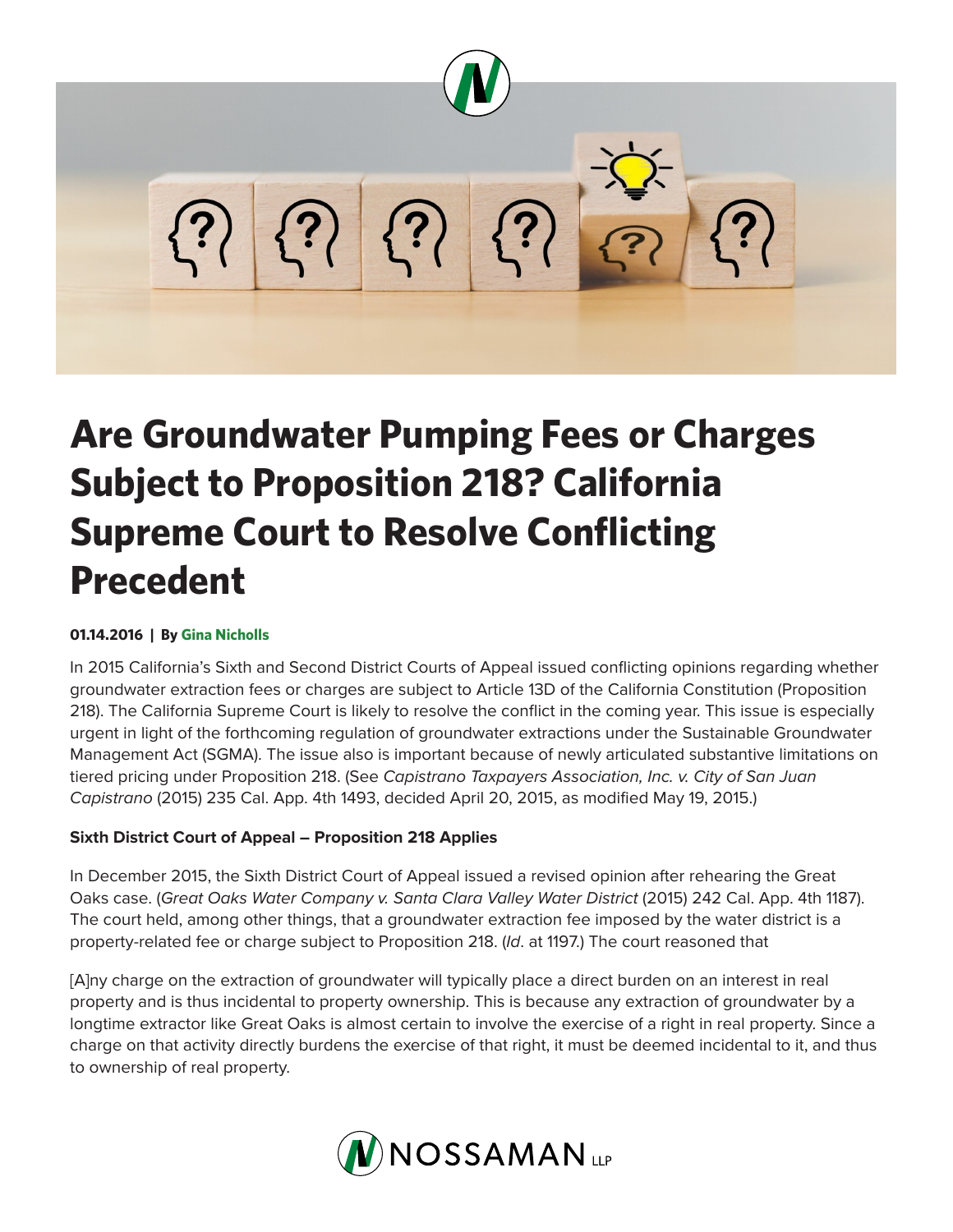(242 Cal. App. 4th at 1207.) *Great Oaks* comports with prior opinions of the Sixth District, including *Pajaro Valley Water Management Agency v. Amrhein* (2007) 150 Cal. App. 4th 1364 (*Amrhein*) and *Griffith v. Pajaro Valley Water Management Agency* (2013) 220 Cal. App. 4th 586, 590 (*Griffith*).

In *Amrhein*, the Sixth District considered as a matter of first impression whether a groundwater augmentation fee was subject to Proposition 218. The court initially held that the augmentation fee at issue need not comply with Proposition 218 because it was imposed on the activity of extracting groundwater – not as an incident of property ownership within the meaning of Proposition 218. *(See Amrhein, supra*, 150 Cal. App. 4th at 1385.) But the court subsequently revised its opinion in light of *Bighorn-Desert View Water Agency v. Verjil* (2006) 39 Cal.4th 205 (*Bighorn*), in which the California Supreme Court held that charges for domestic water service are imposed as an incident of property ownership and thus subject to Proposition 218. (*Amrhein, supra,* 150 Cal. App. 4th at 1370.) Following *Bighorn*, the Sixth District reasoned that a groundwater augmentation fee is at least as closely connected to the ownership of property as is a charge on delivered water (*id*. at 1392) and conceptually indistinguishable from water service charges for purposes of Proposition 218. (See *id.* at 1388-1392.)

In *Griffith*, the Sixth District once again held that a groundwater augmentation charge was subject to Proposition 218. The court rejected a proposed distinction from *Bighorn* and *Amrhein*, that the augmentation charge was for groundwater management as opposed to water service. (*Griffith, supra*, 220 Cal. App. 4th at 595.) The court reasoned that the augmentation charge did not differ materially from a charge on delivered water, and the water agency's statutory mandate to purchase, capture, store, and distribute supplemental water . . . describes water service. (*Id*. at 595.)

## **Second District Court of Appeal – Proposition 218 Does Not Apply**

The Second District Court of Appeal reached the opposite conclusion – that groundwater pumping fees imposed by a water conservation district are not property-related and thus are not subject to Proposition 218. (*City of San Buenaventura v. United Water Conservation Dist.* (2015) 235 Cal. App. 4th 228, 248 (*San Buenaventura*), superseded by grant of review on June 24, 2015, S226036.) The court reasoned that a pump fee is better characterized as a charge on the activity of pumping than a charge imposed by reason of property ownership, and that the controlling Supreme Court precedent is not *Bighorn*, but rather Apartment *Assn. of Los Angeles County, Inc. v. City of Los Angeles* (2001) 24 Cal. 4th 830, 839 (*Apartment Association*).1 (*San Buenaventura, supra*, 235 Cal. App. 4th at 249-250.) In *Apartment Association* the Supreme Court held that an annual fee imposed on residential rental properties to cover the costs of inspection and enforcement was not subject to Proposition 218. (24 Cal. 4th at 840.) According to the Court, the fee was imposed on landlords not in their capacity as landowners, but in their capacity as business owners, and was more in the nature of a fee for a business license than a charge against property. (*Ibid*.)

The Second District distinguished *Amrhein* on two grounds. First, *Amrhein* rests upon a factual finding that the vast majority of property owners in the Pajaro Valley obtained their water from wells, and that alternative sources were not practically feasible, which suggests a strong relationship between property ownership and pumping charges. (*San Buenaventura, supra*, 235 Cal. App. 4th at 248, citing *Amrhein, supra*, 150 Cal. App. 4th at 1389-1390.) In contrast, the Second District noted that in *San Buenaventura* the number of parcels with wells is insubstantial compared to the number of residential customers receiving delivered water. (235 Cal. App. 4th at 248.) Second, the court in *San Buenaventura* reasoned that, unlike *Amrhein*, the groundwater extraction fees serve a regulatory purpose of conserving water resources. (*Id*. at 249.)